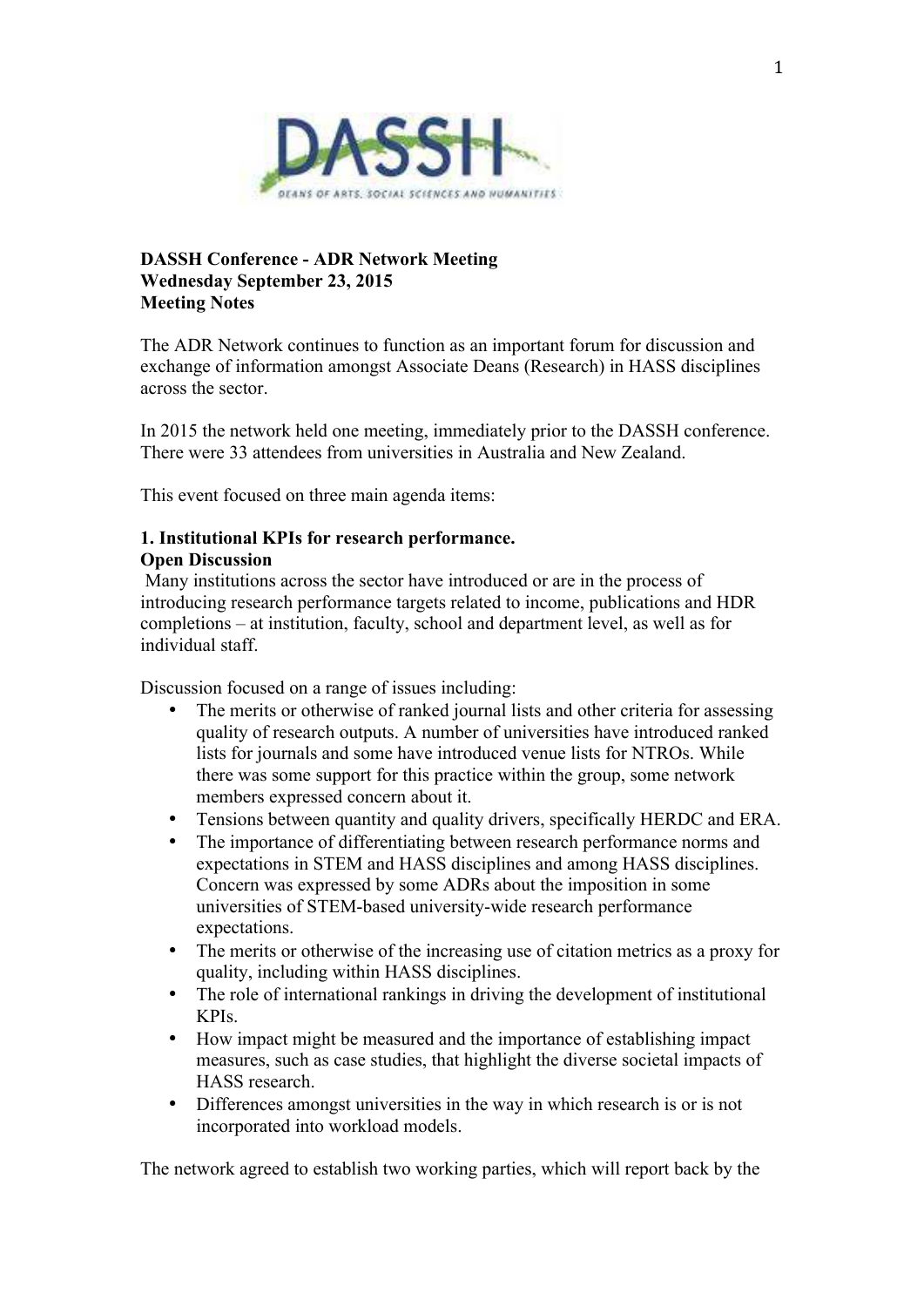end of the year.

One working party will develop a position statement on criteria for high quality publication outputs, and characteristics of low quality publication outputs, including journal articles, books and book chapters. Members of the working party: Rachel Ankeny (Adelaide), Gerry Docherty (Griffith), Susan Martin (LaTrobe), Alan McKee (UTS), Allan McConnell (U. Sydney).

The other working party will gather information about the way in which research is incorporated into workload models across the sector. Members of the working party: Jakob Hohwy (Monash), Andrew May (Melbourne), Jack Reynolds (Deakin).

## **2. Current Directions in Research Funding Policy Speaker: Virginia Hart, Head of Research Review Secretariat, Department of Education and Training**

Ms. Hart's presentation addressed four main issues:

1. The objectives behind the development of the Science and Research Priorities; the capability mapping exercise currently underway in the Department of Industry, Innovation and Science to identify areas of strength, weakness and gaps in research capability related to these priorities; and the rolling 2 year review of the priorities and associated practical challenges. Ms. Hart emphasised that the framing of the practical challenges was intended to include HASS disciplines and that clever HASS researchers would find ways to link their research to the priorities. In subsequent discussion, network members expressed concern that the priorities and practical challenges are STEM-driven rather than HASS-driven and emphasised the importance for our disciplines of working collectively with DASSH and the AAH to push back against the narrow focus of the priorities.

2. The Chief Scientist's analysis of the deficiencies of Australia's STEM performance at all levels from primary education upwards, as well as the lack of a national research and research infrastructure strategy. This analysis resulted in the development of the consultation paper, *Vision for a science nation*. In this context, Ms. Hart spoke about the current government focus on reviewing the adequacy of HDR training arrangements.

3. Three reviews relevant to the future of research policy:

- The Research Infrastructure Review, which was proposed by the 2014 National Commission of Audit. The report by the independent review panel provides recommendations for a more integrated, whole of Government approach to investment in research infrastructure. The Government's response to the review is currently being developed.
- ACOLA Review of Australia's research training system, which is considering a range of issues including:
	- o New research training models (e.g. whether a 2 year research masters should be a prerequisite for PhD entry)
	- o The structure of PhD programs (e.g. whether PhD training should include training in a range of generic skills)
	- o Ways to enhance quality, industry engagement and mobility (e.g.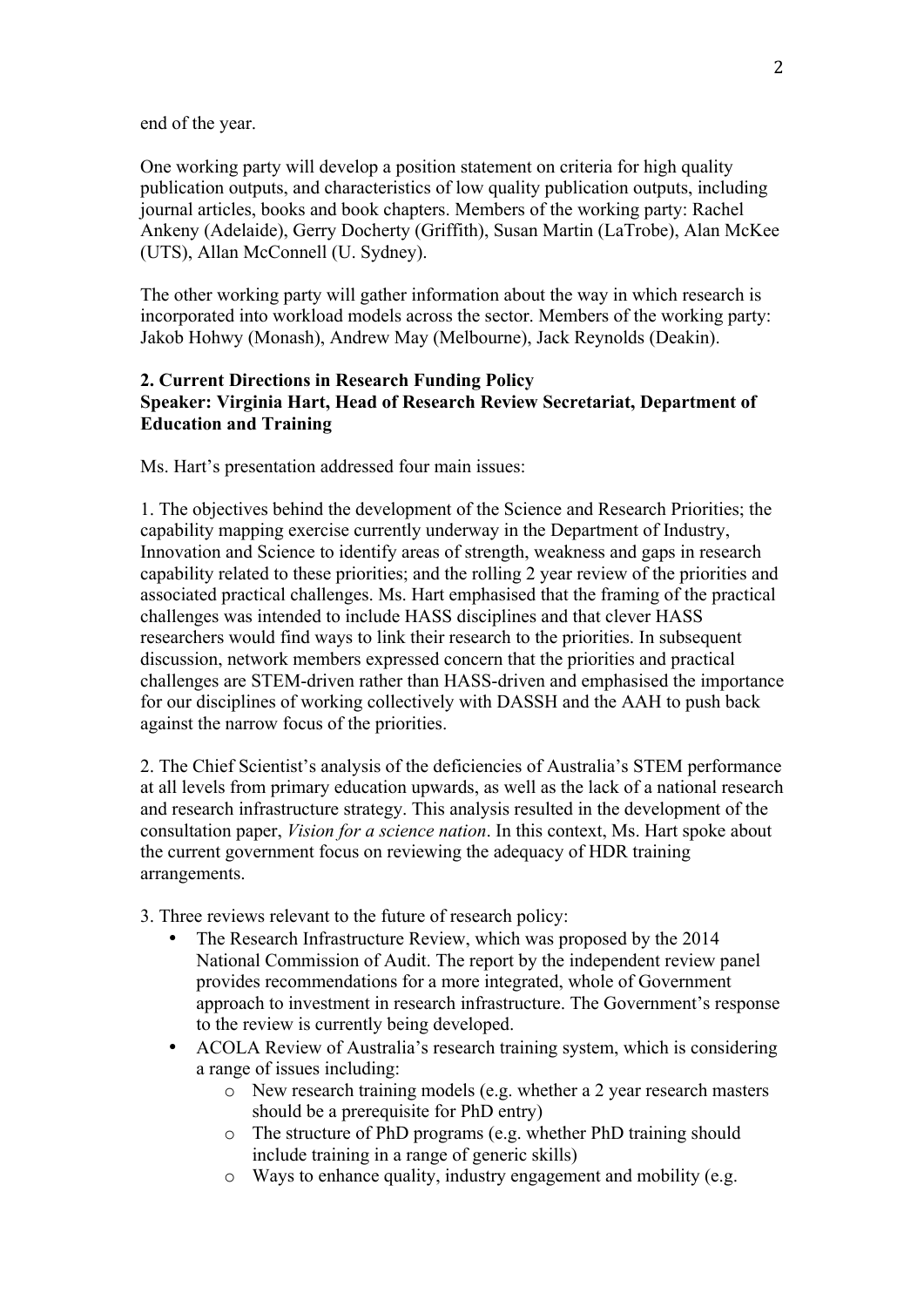cadetships, exchanges, placements)

- o Alternative entry pathways for students from non-traditional backgrounds
- o Whether current financing arrangements (e.g. through RBG and APA scholarship) are working optimally to support PhD training Consultations on the discussion paper will take place in October and November 2015, with the report to the Minister of Education due in March 2016.
- Review of Research Funding and Policy Arrangements. Ms. Hart is currently working on this review with Allan Watt. The Terms of Reference for the review are to:
	- o Reform the Research Block Grant Funding Arrangements stakeholder feedback to date indicates agreement on the need for reform of the broad architecture of the RBG, including simplifying the architecture and consolidating funding schemes (e.g. RIBG, SRE)
	- o Provide incentives for engagement and collaboration between the research and industry sectors and other end users – stakeholder feedback to date indicates incentives across the research funding system might be useful; third stream innovation funding as introduced in the UK and elsewhere is another possible option being canvassed
	- o Encourage research commercialisation and knowledge transfer stakeholder feedback to date indicates the need for significant cultural change both within industry and in the research sector, as well as regulatory mechanisms to improve the interface between university researchers and industry
	- o Ensure competitive grants processes recognise the quality of proposals and, where appropriate, opportunities for commercialisation and industry collaboration
	- o Develop measures/ metrics of research-industry engagement and collaboration – stakeholder feedback to date indicates the need for a balanced range of measures (quantitative and qualitative) for knowledge transfer and engagement

4. Rankings, metrics and impact. The strengths and weaknesses of international rankings measures are currently under discussion by the government. Identified weaknesses include lack of measures for innovation and engagement. Times Higher Education rankings are currently working on a set of indicators for innovation, but the data to date suggests that these indicators may not be useful. A question that has been on the government agenda is whether there would be any utility in developing Australian rankings that include measures of teaching quality, engagement and innovation. A number of Australian university groups (e.g. ATN, Go8, IRU), as well as the Academy of Technological Sciences and Engineering (ATSE) are also assessing metrics for impact.\*

\*Note: There was a presentation of the ATSE proposal at the DASSH main conference. The slides for the presentation are available on the DASSH website. In my view, the proposal raises some significant concerns for HASS disciplines, so I have provided a summary of the presentation at the end of this report.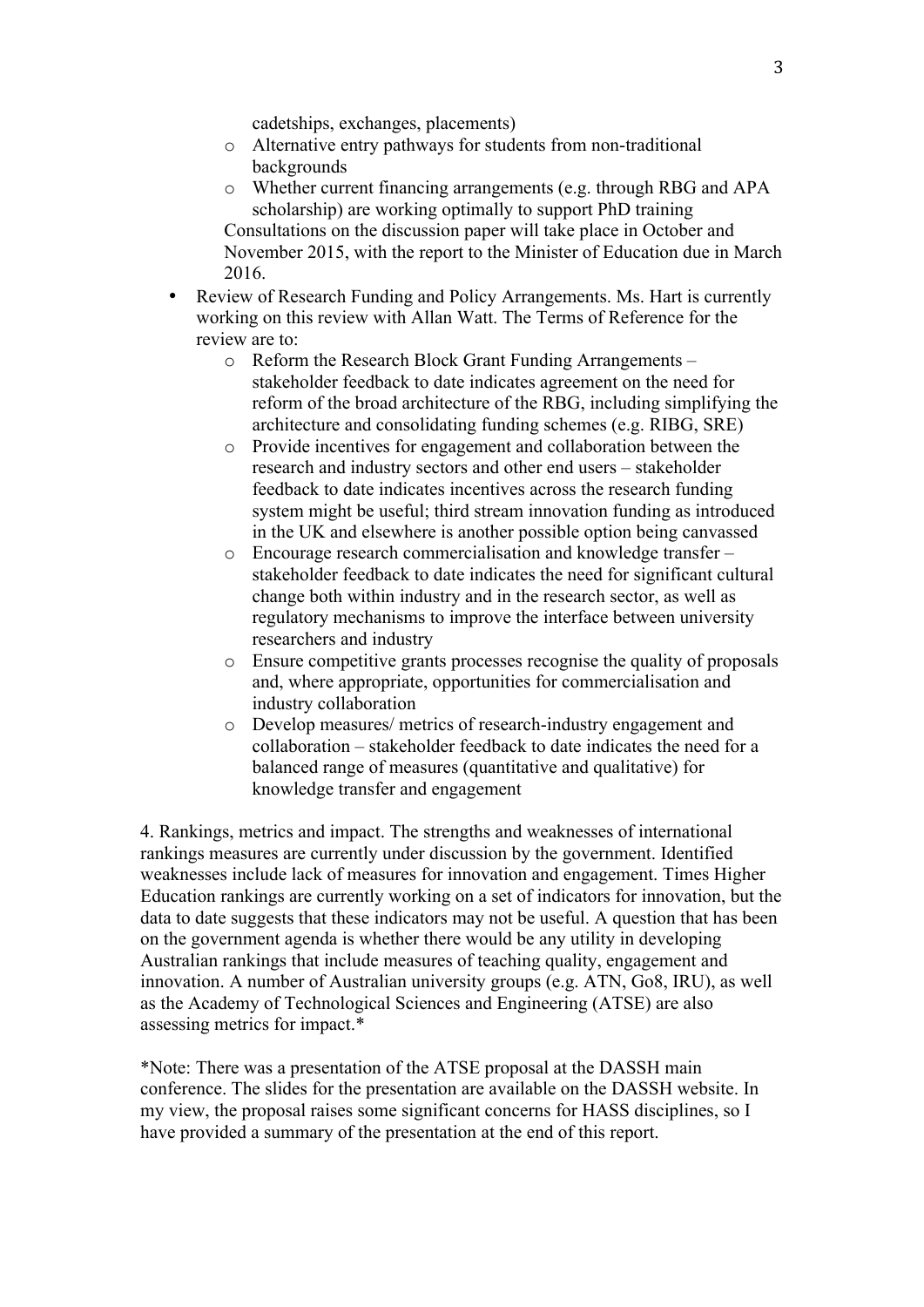## **3. ERA 2015 debrief Open Discussion**

Discussion focused on a range of issues, including:

- Inadequacies of FoR codes in some fields. E.g. Breadth and diversity of 1904, and the lack of a code for music education; lack of codes for Asian Studies and Indigenous Studies; lack of a code for scholarship of teaching and the conflicting drivers within universities related to this kind of scholarship (encouragement to publish scholarship of teaching often in conflict with quality assessment in ERA). The difficulties involved in amending the FoR codes were also discussed.
- The merits or otherwise of the peer review process and whether or not a citation-based assessment process across the board in ERA (using discipline specific relative citation indices) would benefit or disadvantage HASS disciplines or lead to the same outcomes.
- Concern was expressed that the ARC seemed to have had trouble recruiting peer reviewers as some were appointed very late in the process and some appear to be quite junior. The importance of encouraging senior staff to participate as peer reviewers, as well as the need for better incentives from the ARC and recognition from institutions for undertaking peer review was also raised. ERA assessment dates need to be better coordinated with ARC grant assessment timelines and end of semester marking and other deadlines. Other issues discussed included lack of clarity in the guidelines for peer reviewers and the inadequacy of the 4 category quality scale.

### **Future Agenda Items**

Linda Barwick (Sydney Conservatorium of Music) will liaise with DASSH and the Deans of Creative Arts to follow up on the development of sector wide quality indicators for creative outputs. This was one of the main topics of last year's network meeting.

Science and Priority Areas – ADR Network wants to liaise with DASSH and the Academy of Humanities in lobbying for a broader approach to national research priorities, including broader definitions of innovation, industry and research infrastructure.

Impact – discussion of a pluralistic approach to impact, with the aim of informing and shaping any possible impact assessment

Updates on the ACOLA review, review of Research Funding and Policy Arrangements

Mid-career researchers – discussion of strategies and support mechanisms

Thanks to the network members who volunteered to act as network convenor for the September 2016 DASSH meeting while I am overseas on study leave. Eva Kemps from Flinders will be Acting Network Convenor in 2016. Network members who expressed a willingness to take on this role may want to provide Eva with assistance in planning the April/May satellite event (location yet to be determined) or the